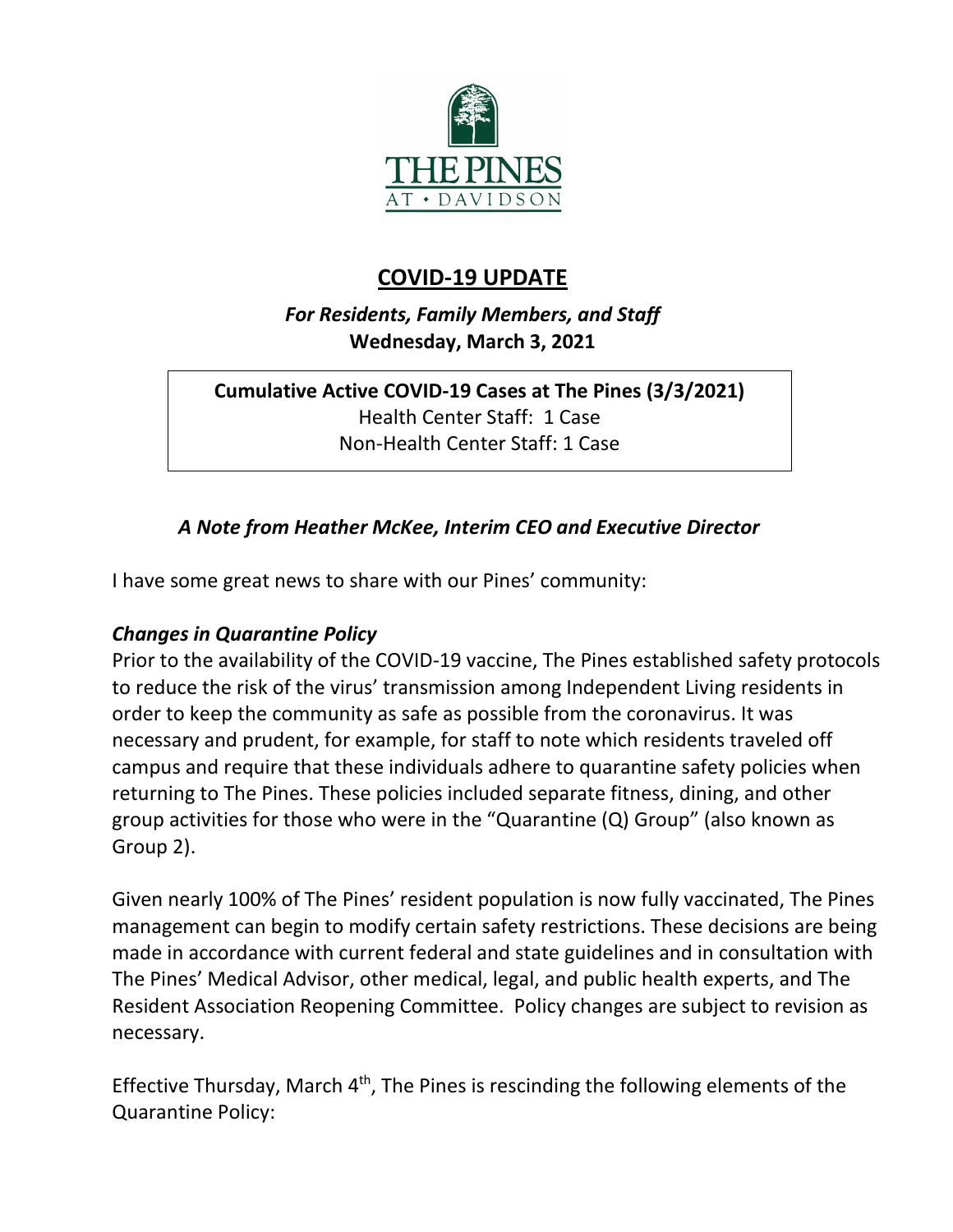• Residents traveling off campus will no longer need to provide their names to the staff at Screening Station #1.

• Activities will no longer be separated into two groups ("Q" and "non-Q") and instead all activities will include residents who have both traveled off campus and those who have not.

• A small flower sticker will no longer be placed by the door of individuals who have traveled off campus.

A quarantine policy remains in effect for those Independent Living residents who test positive for COVID-19. These individuals will need to remain in their accommodations and limit any potential interaction with fellow residents.

Please remember:

- Vaccination does not mean that an individual may not still test positive with the virus. The vaccine helps lessen the severity of the virus should the individual become infected with it.
- The medical community is also uncertain as yet, whether or not those individuals who have been vaccinated can still inadvertently pass along the virus to others.

The decision whether or not to engage in activities off campus is one of personal choice. At the same time, we rely on each other to continue to make responsible decisions that correspond with the high levels of mutual care, respect, and love of neighbor that are hallmarks of The Pines. Please continue to wear masks, practice social distancing, wash hands, and avoid large crowds on and off-campus.

## *Modified Reopening of Library*

The Residents' Association's Library Committee will be reopening the Library (located in the Jetton Community Center) this coming Monday, March 8<sup>th</sup> on a modified schedule and incorporating the following safety policies:

- Library hours will be 10:00 am to 3:00 pm, Monday through Friday.
- Only 4 residents plus the Library volunteer will be permitted in the space at one time. The Library will be open only to residents.
- Residents may come search for a book and check it out but may not linger. Newspaper or periodical reading will not be permitted.
- Masks must be worn, and social distancing must be observed in the Library.
- The resident Library volunteer will help ensure that only 4 residents are in the space at a time – please be understanding of their role in helping keep members of our community safe.